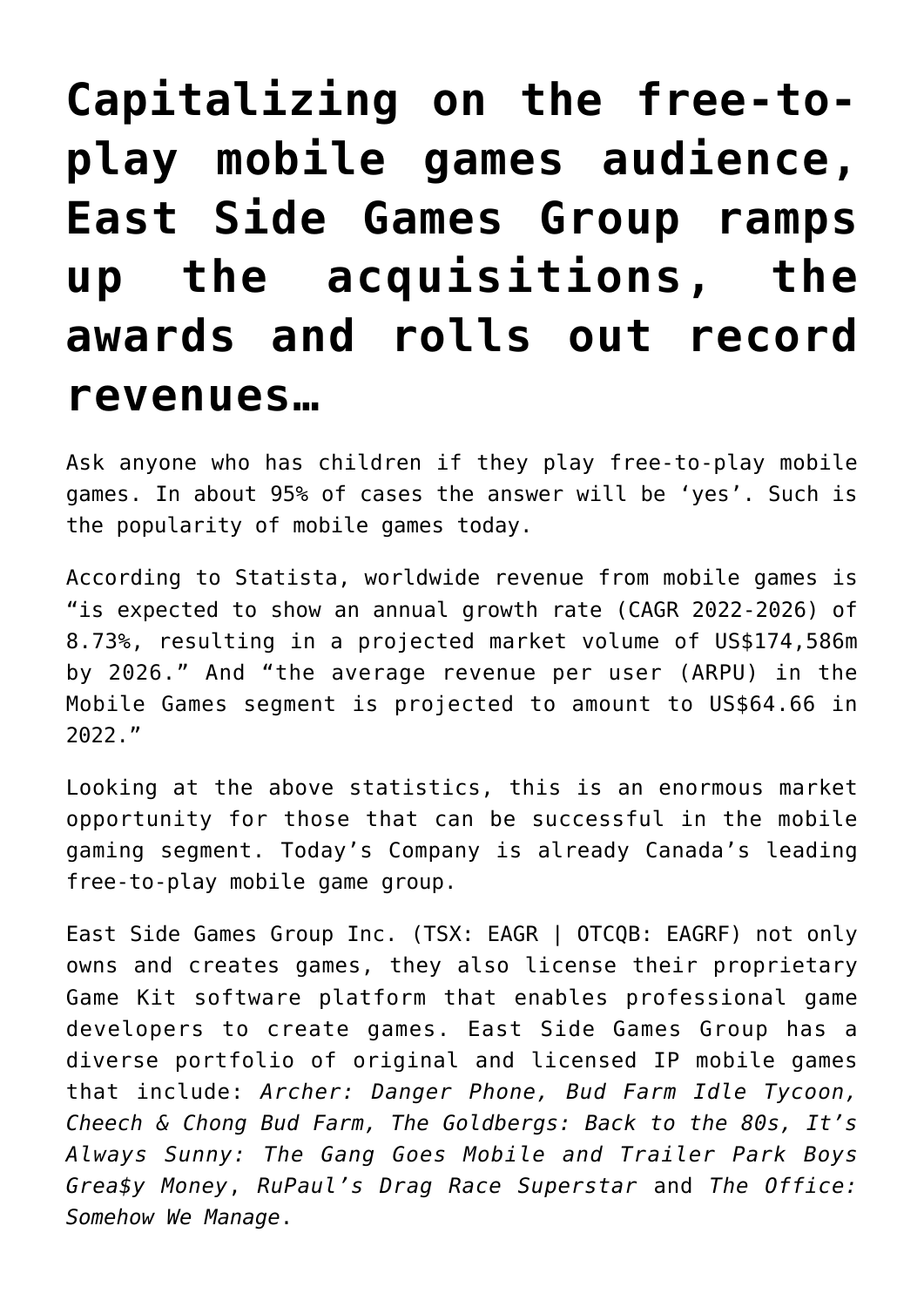**A sample of just some of East Side Games Group's free-to-play mobile games**



Source: [East Side Games Group website](https://eastsidegamesgroup.com/investors/brand-assets/)

**East Side Games Group has been very busy in 2022 with acquisitions, new games announced (including "Star Trek"), a strong financial performance, and various award nominations**

In January East Side Games Group [announced](https://investorintel.com/markets/esports-gaming/esports-gaming-news/east-side-games-group-acquires-funko-pop-blitz-mobile-game-assets-from-n3twork/) that they had acquired 100% of N3TWORK Inc.'s interest in the 'Funko Pop! Blitz' mobile game. The game currently features characters from a variety of franchises including *Jurassic World* and *Back to the Future, The Office, Shrek, Trolls*, and *Masters of the Universe*.

Also in January the Company [announced](https://investorintel.com/markets/esports-gaming/esports-gaming-news/east-side-games-group-announces-doctor-who-mobile-game/) that they had entered into a multi-year partnership with BBC Studios for the worldwide release of a mobile title based on the *Doctor Who* franchise.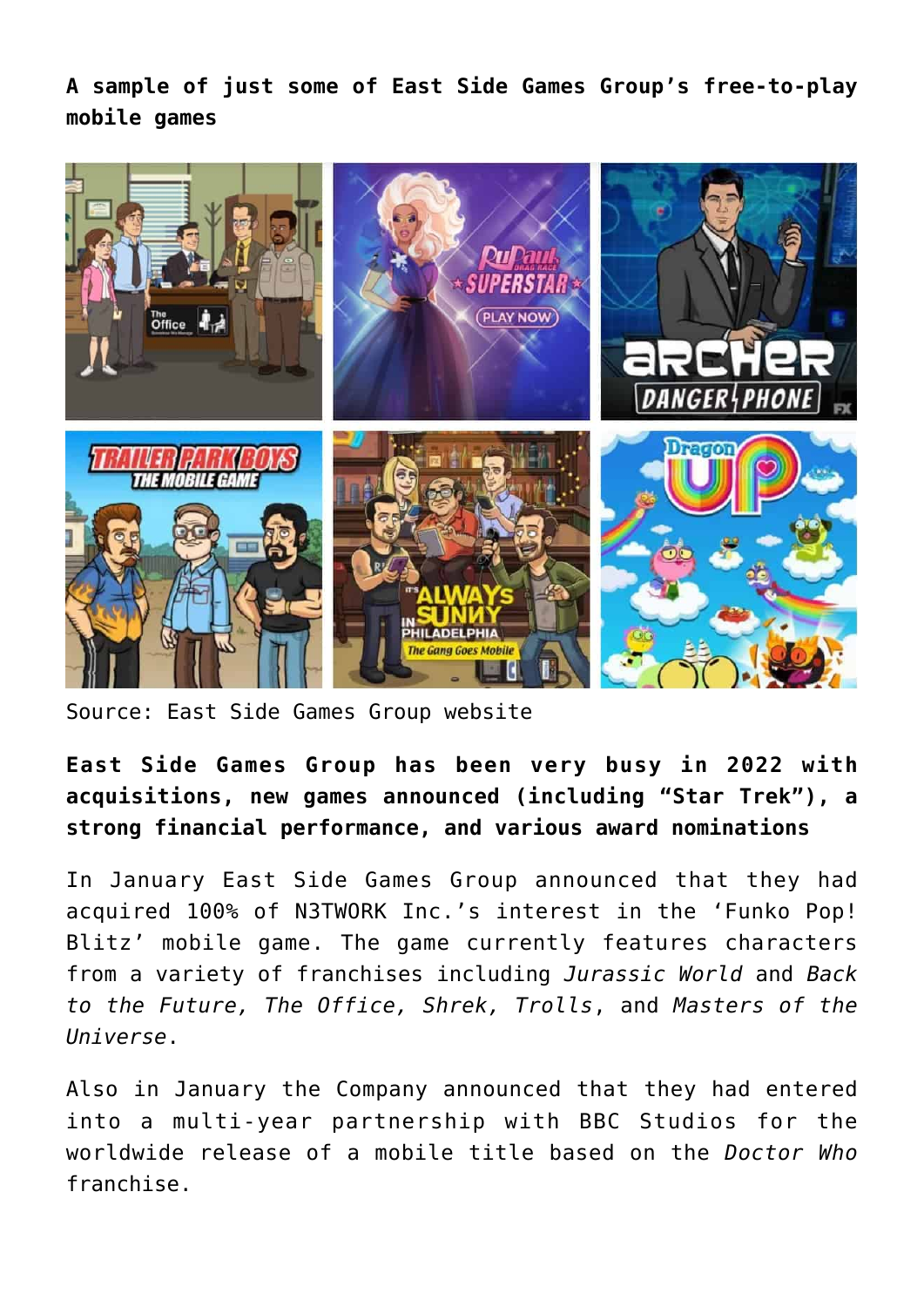In February, the Company [announced](https://investorintel.com/markets/esports-gaming/esports-gaming-news/east-side-games-group-to-develop-star-trek-themed-mobile-game-in-partnership-with-viacomcbs-consumer-products/) that it has entered into a multi-year partnership with ViacomCBS Consumer Products for the worldwide release of a *Star Trek: Lower Decks*-themed mobile game on iOS and Android. Regarding Star Trek, Wikipedia [states:](https://www.google.com/search?client=firefox-b-d&q=how+popular+is+Star+Trek) "Star Trek since its original debut in 1966 has been one of the most successful television series in science fiction television history and has been considered by many to have had a large influence in popular culture as a result." Or put another way, Star Trek is wildly popular and has a cult following. The announcement also highlighted the magnitude of this deal [stating:](https://investorintel.com/markets/esports-gaming/esports-gaming-news/east-side-games-group-to-develop-star-trek-themed-mobile-game-in-partnership-with-viacomcbs-consumer-products/) "The *Star Trek* franchise has had an unmistakable influence on adults and children alike for over 50 years. Being able to bring such a storied franchise to mobile in our trademark idle-game style is an honor for us here at ESGG," said Darcy Taylor, Chief Executive Officer of ESGG. "We're looking forward to sharing this new experience in the *Star Trek* franchise with everyone from new audiences to *Star Trek* super fans. This new mobile game is another top tier IP franchise that will only add to an already exciting launch slate in 2022."

In March, East Side Games Group reported their [Q4 earnings](https://investorintel.com/markets/esports-gaming/esports-gaming-news/east-side-games-group-reports-record-fourth-quarter-and-full-year-2021-financial-results/) [results](https://investorintel.com/markets/esports-gaming/esports-gaming-news/east-side-games-group-reports-record-fourth-quarter-and-full-year-2021-financial-results/) which included record Q4 and FY2021 revenues up 49% YoY and 37% YoY respectively. They also announced record Q4 monthly average users (MAU) of 1.5 million, up 53% YoY.

## **Record Q4 2021 and FY 2021 results were announced on March 10, 2022**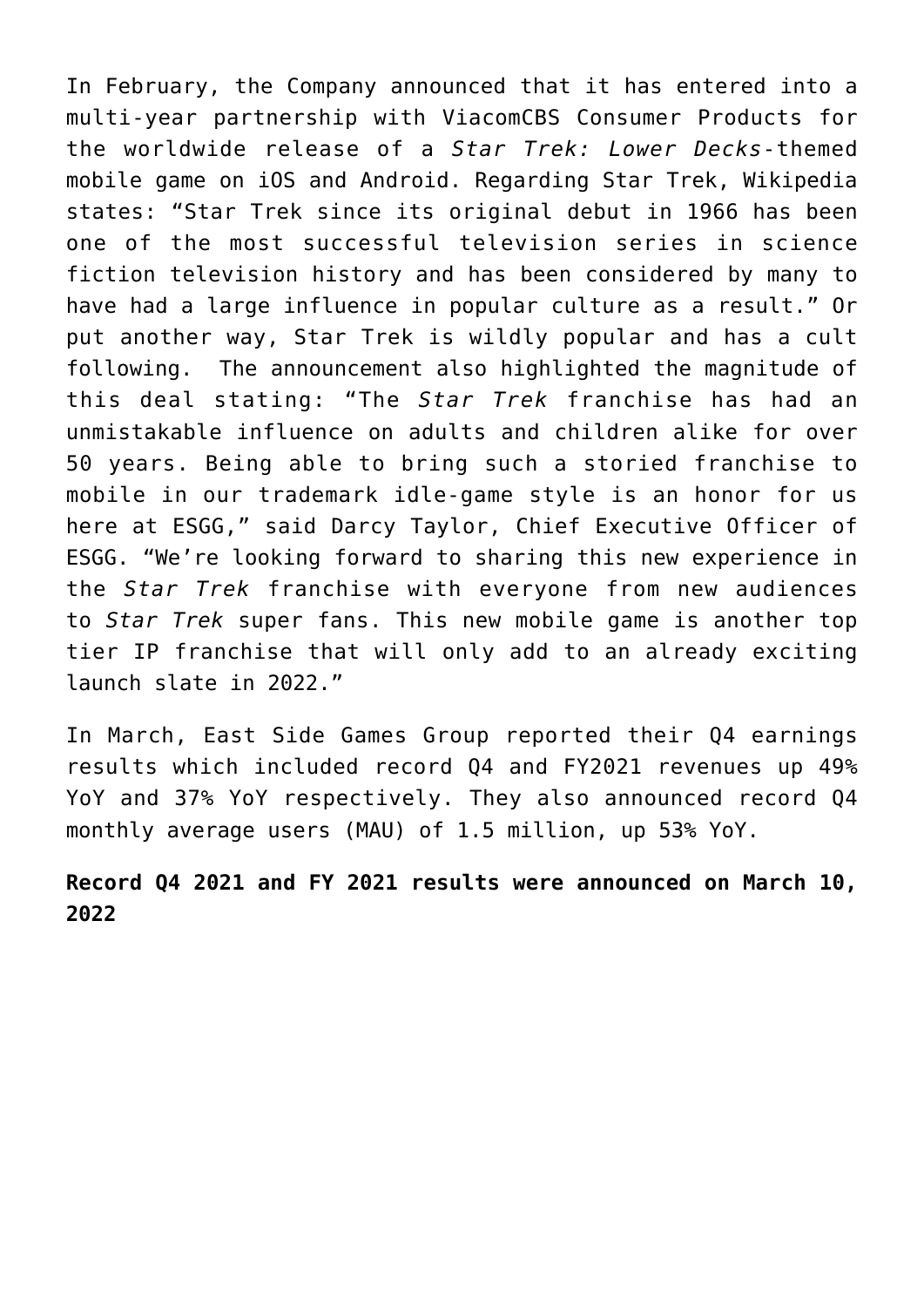#### **EXECUTIVE Summary** Organic Growth Ramps in Q4 Q4 2021 FY 2021 S28.6M \$93.21  $+49%$  YOY  $+37\%$  YOY · RECORD 04 & FY REVENUE 04 MAU **1.5 MILLION** · RECORD 04 PLAYER AUDIENCE +53% YOY • RAMPING "SUPER MARQUEE" IP PIPELINE · SCALING GAME KIT(S) PARTNERS **NOPOWERUP**

Source: [East Side Games Q4 2021 and FY 2021 financials](https://eastsidegamesgroup.com/download/210/2021-q4-financials/236986/q4-2021-presentation.pdf) [presentation](https://eastsidegamesgroup.com/download/210/2021-q4-financials/236986/q4-2021-presentation.pdf)

Finally capping off a brilliant quarter, in mid-March East Side Games [announced](https://investorintel.com/markets/esports-gaming/esports-gaming-news/east-side-games-group-nominated-for-multiple-awards-including-pocket-gamer-peoples-choice-and-canadian-game-awards-best-mobile-game/) that they had been nominated for multiple awards, including Pocket Gamer People's Choice and Canadian Game Awards Best Mobile Game.

**East Side Games Group quotes 5** c**ore reasons to invest in the company**

- **Market Growth** in terms of quantitative and qualitative visibility in the largest and fastest growing entertainment market.
- **Proven Portfolio** Proven game portfolio with recurring revenue stream and deep product pipeline.
- **Revenue Diversification** Game Kit(s) technology Platform SaaS revenue model complements organic growth and enhances scalability.
- **Successful & Accelerating M&A** Successful & Accelerating M&A Agenda to attract world class talent, teams and IP.
- **Scale Benefits** Reduced cost of capital and scale